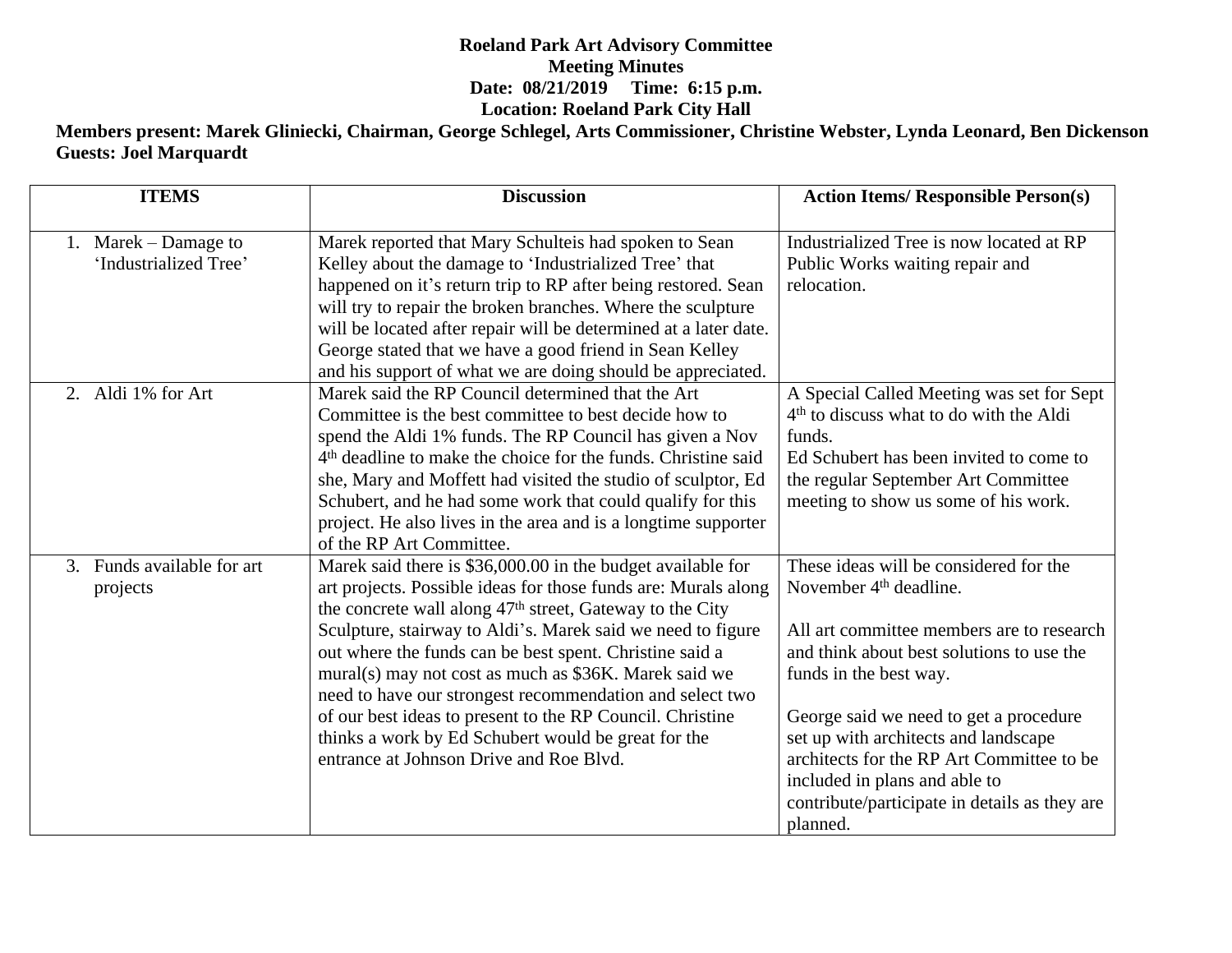| 4. Marek, Roe Ave Project | We want the Roe 2020 landscape architects to come to the<br>regular Art Committee meeting, September 18, to update us<br>on the number of available sculpture sites and where<br>designated sculpture sites are located.                                                                                                                                                                                                                                                                                                                              | Marek will contact RP Staff to reserve the<br>room for a Special Called meeting, Sept<br>$4th$ , 2019                  |
|---------------------------|-------------------------------------------------------------------------------------------------------------------------------------------------------------------------------------------------------------------------------------------------------------------------------------------------------------------------------------------------------------------------------------------------------------------------------------------------------------------------------------------------------------------------------------------------------|------------------------------------------------------------------------------------------------------------------------|
| 5. Assistant for George   | An assistant for George is needed to assist in setting up<br>exhibits, help in getting keys, chairs, tablecloths, signing of<br>contracts, coordinating receptions, set up, take down of<br>exhibits, etc. Christine suggested we make a check list of<br>things to do in the set up/take down of shows. Need to get<br>more publicity info to KC Star, Shawnee Mission Post, etc.                                                                                                                                                                    | Who this person(s) is, is to be determined.<br>Need more participation of all members in<br>logistics of our projects. |
| Reda Carr<br>6.           | Reda has been in touch with Marek and George regarding<br>her taking back 'Mother's Passing'. Marek now has the<br>proper release document to use for signing when she picks<br>up the sculpture. Marek said she is entitled to \$500.00 as<br>per the original agreement, when she removes the sculpture.<br>Reda also has some ideas for future works she wants to<br>show the committee. The committee voted NO to the two<br>proposed sculptures Reda had as it was determined they<br>were not suitable with the direction our program is going. | Reda is coming sometime in September<br>and wants George or Marek present at the<br>time of removal of the sculpture.  |
| 7. Joel Marquardt         | Joel wants to join the RP Art Committee                                                                                                                                                                                                                                                                                                                                                                                                                                                                                                               | Joel needs to fill out the proper paperwork<br>and submit it to the RP Staff.                                          |
| 8. Nall Park sculpture    | Christine stated that the work for Nall Park needs to be<br>sturdy due to the isolation of the park. She had found some<br>examples of sculptures that included benches and sent<br>photos to Jennifer Proven, Parks Chairman. We are awaiting<br>a response from Jennifer/Parks Committee as to what they<br>want to place in Nall park. The price range is \$500.00 to<br>\$5,000.00 for sculptures.                                                                                                                                                | Need to contact Parks and get their<br>thoughts so we can move forward with<br>purchasing a sculpture for Nall Park.   |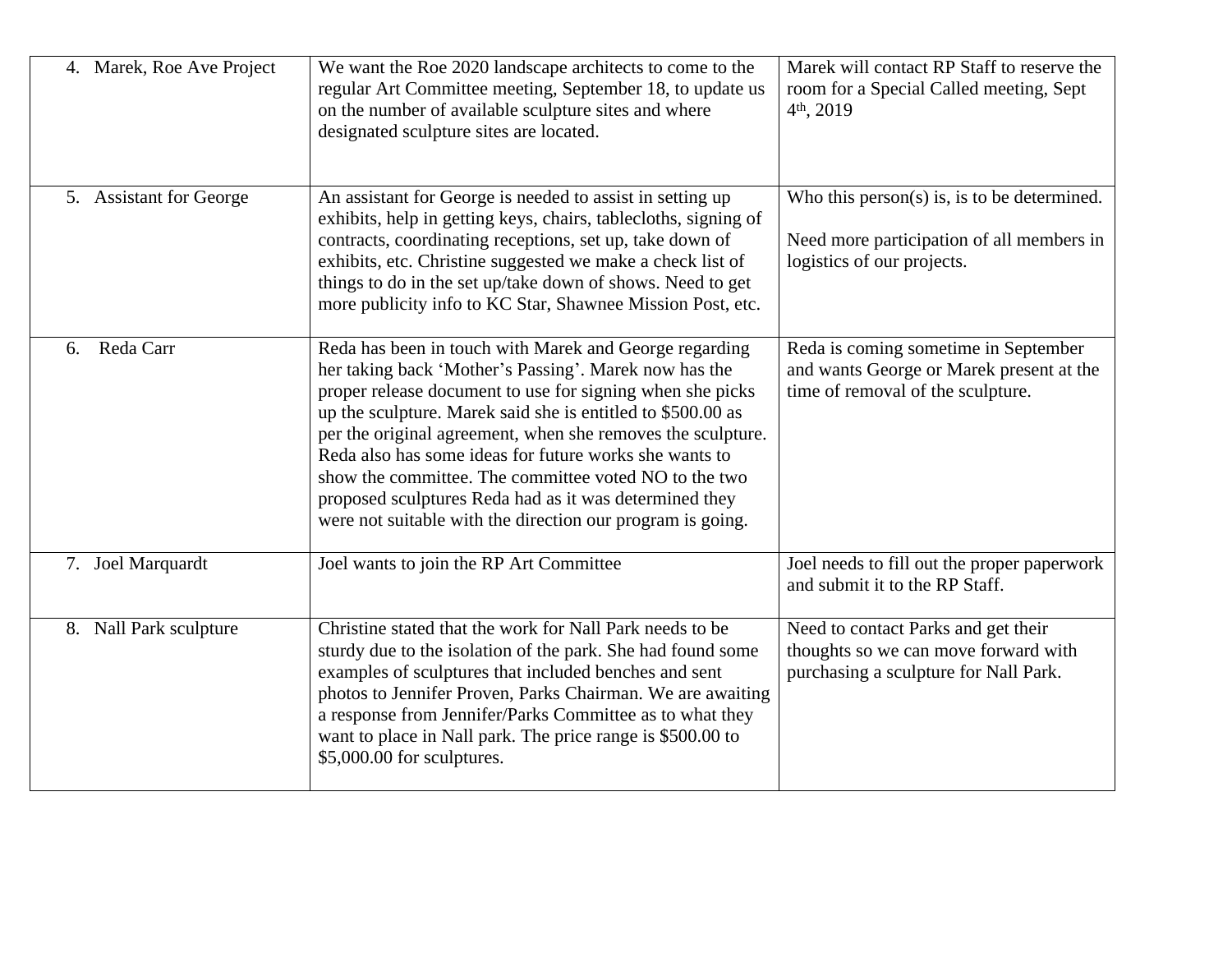## **Roeland Park Art Advisory Committee Meeting Minutes**

| 9. Budget Figures | Marek gave the latest info on budget numbers.<br>\$1926.00 available from the foundation<br>\$36,700.00 available from Aldi's 1% for Art Fund<br>\$18,693.00 available from RP Council Allocation                                                                                                                                                                                                                                                                                      | Christine suggested we do a call for<br>artists for R Park sculptures to be<br>discussed at September 4, special<br>meeting. |
|-------------------|----------------------------------------------------------------------------------------------------------------------------------------------------------------------------------------------------------------------------------------------------------------------------------------------------------------------------------------------------------------------------------------------------------------------------------------------------------------------------------------|------------------------------------------------------------------------------------------------------------------------------|
|                   | \$50.01 is available from \$1,000.00 in 2019 account<br>2019 Budget Tracking<br>Arts<br>Date<br>Expense<br>Cost<br><b>Beth Houts</b><br>Photography<br>A New Light<br>photo<br>displayed in<br>3/11/2019 gallery<br>240<br>Jorge Blanco t-<br>350<br>4/25/2019 shirts<br>All Star<br>Awards-signs<br>for CC<br>150<br>7/16/2019 sculpture<br><b>Walker Display</b><br>8/12/2019 Hangers<br>209.99<br><b>Total Budget</b><br>1000<br><b>Total Spent</b><br>949.99<br>Available<br>50.01 |                                                                                                                              |
|                   |                                                                                                                                                                                                                                                                                                                                                                                                                                                                                        |                                                                                                                              |